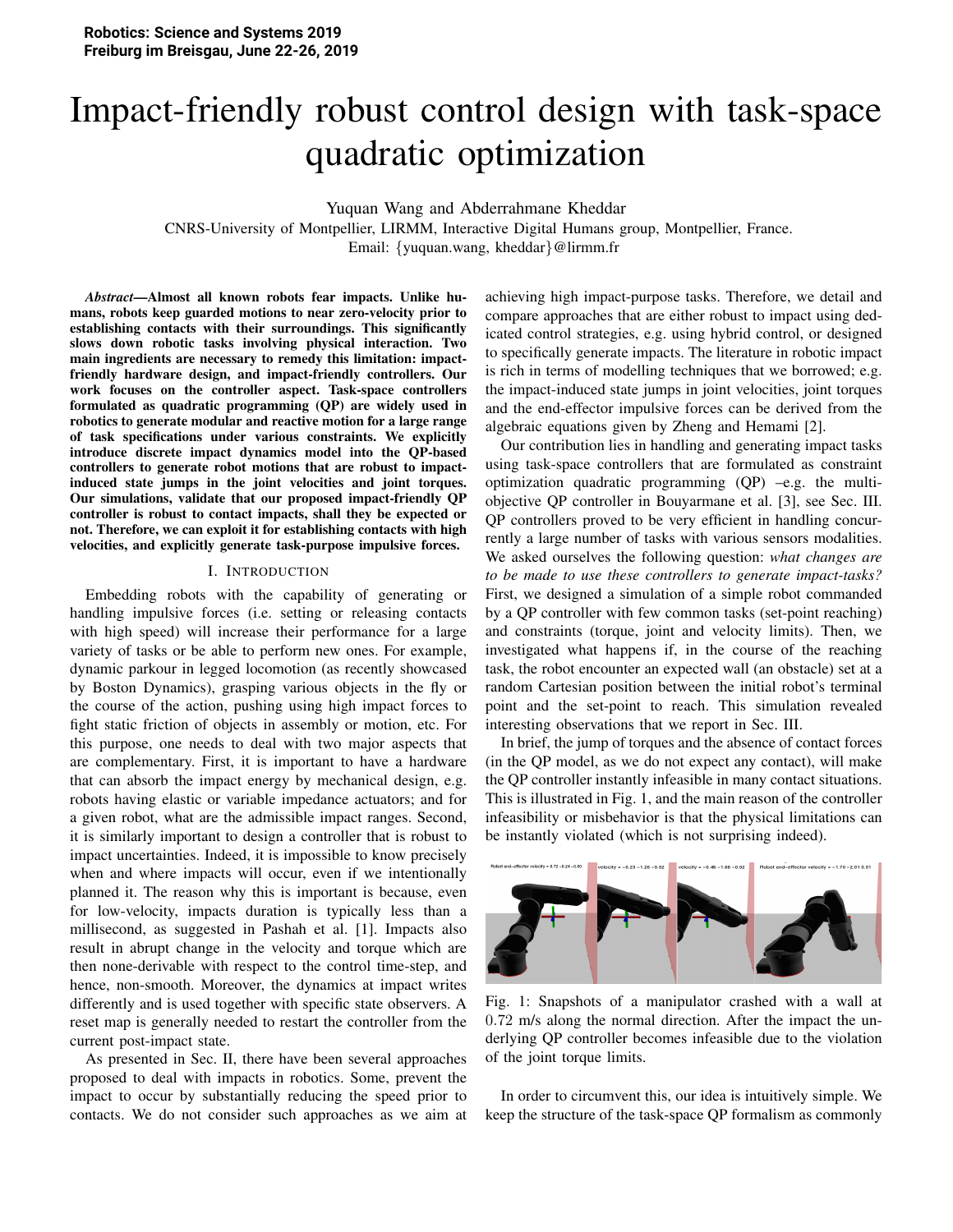written  $(e.g. [3])$  but we rewrite the constraints that are subject to jumps in the state, to embed a worst-case impact-aware strategy so that they remain feasible for a bounded change in states (velocity, torques). This bounded change is set from the hardware admissible impact, i.e. from the range of what a robot can absorb as impact energy by hardware. Our approach is thoroughly detailed in Sec. V. By doing so, we guarantee that our QP controller is robust to impacts shall they occur on purpose with uncertainties on their timing (and even location) or unexpectedly. Moreover, right after the impact, we can easily switch to force control by integrating the contact constraints with admittance task in the QP as in [3].

Using the DART simulator reported in Lee et al. [4], we incrementally validate the following aspects of our proposed impact-friendly QP controller, see Sec. VI:

- stabilization of impacts within the robot admissible limits, in terms of bounded joint velocity and impulsive torques;
- applying impulsive forces higher than the maximal forces provided by the statics.

The simulation results assess our approach in several impact scenarios and show that our formulation keeps the QP controller feasible where a usual QP formulation (that is not impact-aware) would fail. Also the OP controller simulation is connected to a physics engine that provides the feedback that is decoupled from the QP controller dynamical model. This proved to have very high transferability success to real experiments as reported in [3]. To our best knowledge, our work is the first to propose a unified task-space QP controller to generate both kinematic, dynamic and impact tasks.

## **II. RELATED WORK**

Impacts amount to sudden transitions from non-contact to contact state with relatively high contact velocities. This leads to state jumps that are not in favor of smooth control approaches. Thus a commonly used strategy to deal with impacts is to exploit small contact velocities to avoid peaks in the robot states and keep use of continuous control laws. Stanisic and Fernández [5] proposed a sliding-mode controller to simultaneously stabilize the impact force and the contact velocity. In the 2D case, Liang et al. [6] and Dupree et al. [7] proposed Lyapunov controllers to stabilize the transition between non-contact to contact modes. Recently Salehian and Billard [8] proposed a local dynamics modulation strategy to ensure a smooth contact status transition. Along the tangential and normal direction of the contact surface, the second order dynamics of the relative position is stabilized. Tarn et al. [9] and Pagilla and Yu [10] apply a contact transition controller that regulates to zero, the velocity normal to the surface. The flying object catching approach proposed by Salehian et al. [11] on the other hand reduces the relative contact velocity by tracking the object trajectory and applies a soft catch. Near-zero contact velocity are not able to touch, push and grasp objects at the human-level speed. Thus we advocate to explicitly analyze the influence of the state jumps on the hardware limitations and re-design the controllers accordingly.

It is not possible for most robots joint motors to react to large impulsive forces within the impact duration. According to the experiments reported in Haddadin et al. [12], the variable stiffness actuator does not help to instantly absorb the impact energy. It takes up to 0.1 second to react to the same amount of impulsive torque that is generated within 1 millisecond. Thus rather than modifying further the mechanical structure of a robot to accommodate the impacts, we choose for now to improve the control systems.

Correct and complete impact laws for multiple contact and impacts are not known for inelastic impacts [13]. Recently in a flying object batting example, Jia et al. [14] validated that we can use the closed-form 2D impact dynamics model to generate the desired impulsive forces. However in 3D cases, Jia and Wang [15] pointed out that unless the initial sliding direction could be controlled along certain directions, a closedform solution to the impact problem does not exist. Thus we restrict ourselves to the discrete impact model by Zheng and Hemami [2] which consists of a set of algebraic equations.

Introducing multiple impacts modeled by non-smooth mechanics is equivalent to introducing jumps to the robot states (e.g. joint velocities and end-effector forces), which in return requires switching of the constraints or task references. Given the impact location, Pagilla and Yu [10] modifies the reference trajectories such that the reference velocity along the surface normal is zero. Recently, Rijnen et al. [16] proposed to use two joint-space reference trajectories for dealing with preand post-impact behaviors, switching once from pre- to postimpact control based on actual impact detection. Using impact dynamics model and nonlinear optimization, Konno et al. [17] uses a three-phase optimization problem to generate reference trajectories as well as the posture at the impact moment to maximize the impulsive force. All of these methods define the reference trajectories in the joint space and rely on off-line computation.

The offline generation of the trajectories compromises reactiveness of a controller, increases the computation and deviates from the multi-objective controllers that uses real-time sensory feedback. More importantly, the switching of the reference [10], [16] or task controllers [17] depends on the impact detection, which is however not easy to obtain and requires precise and fast measurements. In general, due to the unknown exact impact timing, switching controllers that are defined either in task space or joint space, need to use the set points or references that are defined for the pre-impact mode during the post-impact mode for a certain time interval, no matter how small it is. Undesired misbehavior as such would unfortunately impose the risk of breaking the hardware limitations of a robot.

Different optimization-based control frameworks have been introduced to solve the robot redundancy resolution problem, e.g. hierarchical quadratic programming (HQP) solution proposed by Escande et al. [18] and soft task priorities by Salini et al. [19]. The contact transitions has not been explicitly and widely addressed by any of the QP frameworks.

The QP controllers rely on models of the robot itself, i.e.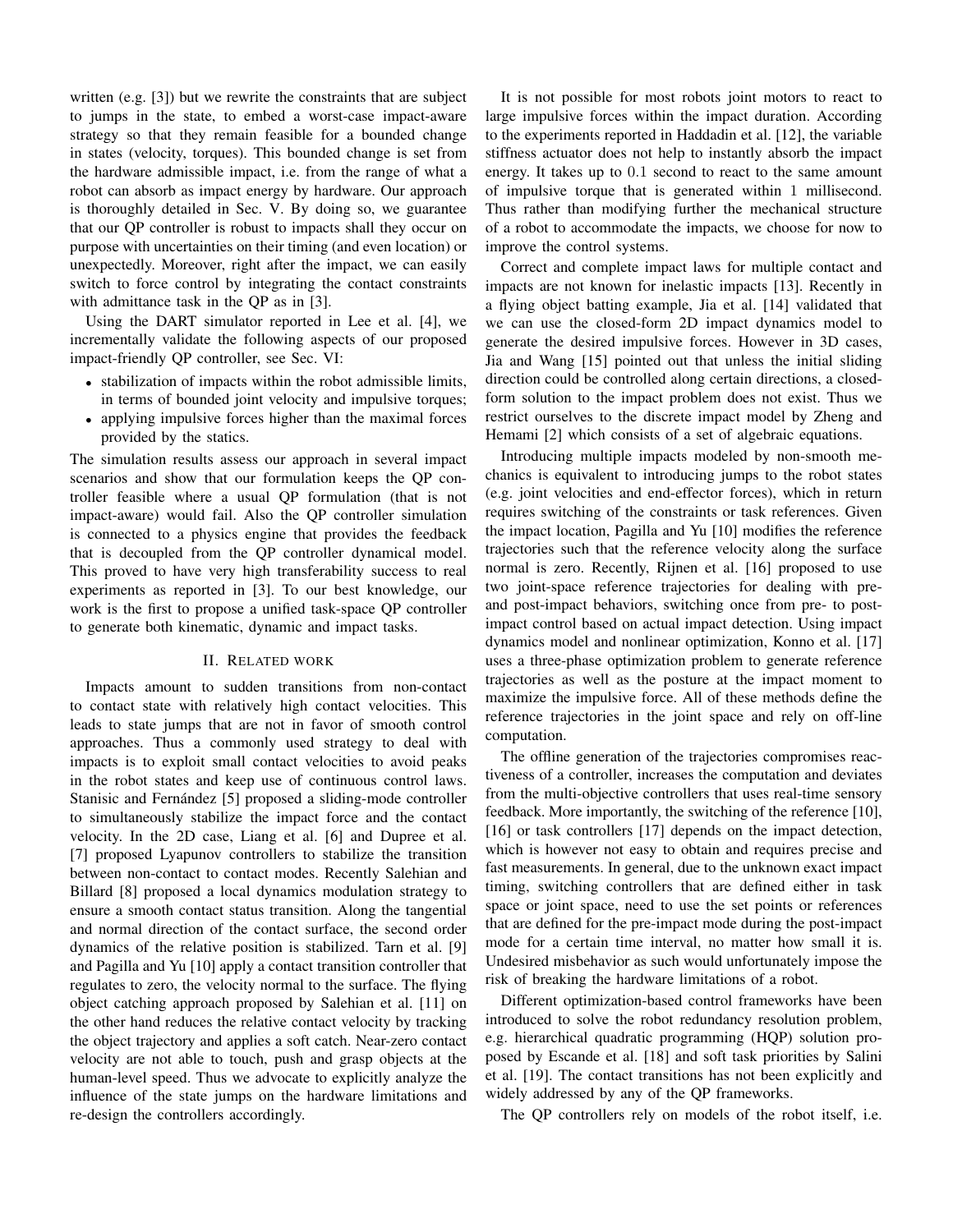kinematics and dynamics, and models of the external environment, e.g. the surface geometry and friction coefficient. Inspired by the nonlinear optimization trajectory generation method for impact tasks reported by Konno et al. [17], we introduce the impact dynamics model presented by Zheng and Hemami [2] to the QP controller to formulate constraints with respect to hardware limitations using predictions of state jumps.

Assuming the maximal acceleration/deceleration, Decré et al. [20] proposed to infer the maximal allowable joint velocity such that the joint position bounds will be fulfilled. Recently, Del Prete [21] proposed to use the exact time of constraints saturation compared to the method by Decré et al. [20]. However in case of unforeseen impacts, the modified constraints proposed by Decré et al. [20] or Del Prete [21] are not applicable for treating joint velocity jumps. All of these methods predict the joint state individually as a linear system, whereas the impact induced joint velocity jumps are coupled with each other.

To light of the previous screening, we propose modifications to the task space QP controllers such that they can safely work with and exploit impacts for efficient task execution and generating impulsive forces that could not be achieved otherwise. Compared to the switching schemes and the contact transition controllers, we do not rely on the precise contact location nor the precise impact timing while keeping the reactiveness and modularity of QP controllers.

#### **III. PROBLEM FORMULATION**

In Sec. III-A we recall the discrete impact dynamics model. Then, in Sec. III-B we formulate a generic OP controller to explain how it can be jeoperdized at impacts and what needs to be addressed in order to overcome this.

#### A. Dynamics model

The dynamic equation of an  $n$  degrees of freedom robot writes:

$$
M(q)\ddot{q} + N(q, \dot{q}) = \tau + J^{\dagger} f, \tag{1}
$$

where  $M(q) \in \mathbb{R}^{n \times n}$  denotes the inertia matrix, the vector  $N(q, \dot{q}) \in \mathbb{R}^n$  gathers both the Coriolis and the gravitation forces,  $q \in \mathbb{R}^n$  and  $\tau \in \mathbb{R}^n$  correspond to the joint position and the joint torque. In case of an established contact or external interaction, the contact force  $f \in \mathbb{R}^3$  associated with the Jacobian  $J \in \mathbb{R}^{3 \times n}$  is added to(1).

1) Impact dynamics: Let  $t_I$  be the time when the impact occurs, and  $\delta t$  its the duration. Assuming that  $\delta t$  is infinitely small, the joint configuration  $q(t_I)$  keeps constant along  $t_I$  +  $\delta t$ . As a consequence, the gravity and the Coriolis terms are assumed to be constant during  $\delta t$ , see more details in Konno et al. [17] and Zheng and Hemami [2]. The joint torque  $\tau$  is also assumed to be constant. As stated by Haddadin et al. [12], the motor needs way more time to change the joint torque than the impact duration that is less than 1 millisecond.

Integrating (1) over the impact duration  $\delta t$ , we can obtain the following:

$$
M(\boldsymbol{q})\delta\dot{\boldsymbol{q}} = J^{\top}\bar{\boldsymbol{f}}\delta t,\tag{2}
$$

where the joint velocity jump  $\delta \dot{q} = \dot{q}(t_I + \delta t) - \dot{q}(t_I)$ . The integral of constant  $N(q, \dot{q})$  and  $\tau$  vanishes as  $\delta t$  is infinitely small, however the same does not hold for the impulsive contact force. We denote the average impulsive contact force over  $\delta t$ as  $f$ .

2) Definitions: In view of the discrete impact dynamics model (2) and the invertability of the matrix  $M(q)$ , we can obtain:

$$
\delta \dot{\mathbf{q}} = M^{-1} J^\top \bar{\mathbf{f}} \delta t. \tag{3}
$$

Assuming that the planar contact surface normal  $\vec{n}$  and the restitution coefficient  $c_{\text{Res}}$  are known, the post-impact contact point velocity is given by:

$$
\dot{\boldsymbol{p}}^+ = -c_{\text{Res}} P_{\vec{n}} \dot{\boldsymbol{p}}^- + N_{\vec{n}} \dot{\boldsymbol{p}}^-,
$$

where we used the superscript "+" and "-" to denote the postand pre-impact entities, the projector and null-space projector are defined as:  $P_{\vec{n}} = \vec{n}\vec{n}^{\text{T}}$  and  $N_{\vec{n}} = I - P_{\vec{n}}$ . The sign of  $c_{\text{Res}}$ depends on the post-impact status: rebounce( $-)$  or sticking( $+)$ , which is difficult to predict. We conservatively assume that the rebounce will happen anyway and take the negative sign. Thus as long as  $\dot{p}$  is known, we can estimate to the contact point velocity jump:

$$
\delta \dot{\mathbf{p}} = \dot{\mathbf{p}}^{+} - \dot{\mathbf{p}}^{-} = -(1 + c_{\text{Res}}) P_{\vec{\mathbf{n}}} \dot{\mathbf{p}}^{-}.
$$
 (4)

Using the kinematics  $J\delta \dot{q} = \delta \dot{p}$  and (3), we can express f as a function of the contact point velocity jump  $\delta \dot{p}$ :

$$
\bar{\boldsymbol{f}} = \frac{1}{\delta t} (J M^{-1} J^{\top})^{-1} \delta \dot{\boldsymbol{p}}.
$$
 (5)

In view of  $(5)$  we can define the equivalent mass of the robot at the contact point  $p$ , which is in essence the ratio between the force  $\vec{f}$  and the velocity jump  $\delta \vec{p}$ :

$$
M_{\text{eq}} = (J M^{-1} J^{\top})^{-1}.
$$
 (6)

In some literatures, e.g. Ruspini and Khatib [22],  $M_{eq}$  is also referred to as the operational space inertia matrix.

## B. A generic OP controller

Given multiple control objectives, the QP controller is able to find the local optimal solution if there is a feasible search space that is defined by the equality and inequality constraints. Without loss of generality, we detail the constraints formulation with respect to hardware limitations that are defined on the joint acceleration space.

1) Joint position limits: In view of the constraint  $q \leq$  $q(t_k) \leq \bar{q}$ , we can use the *Euler backward* to approximate the derivative and back step until the joint acceleration:

$$
\ddot{\boldsymbol{q}}(t_k) \leq \frac{\bar{\boldsymbol{q}} - \boldsymbol{q}(t_{k-1}) - \dot{\boldsymbol{q}}(t_{k-1})\Delta t}{\Delta t^2} \n-\ddot{\boldsymbol{q}}(t_k) \leq -\frac{\underline{\boldsymbol{q}} - \boldsymbol{q}(t_{k-1}) - \dot{\boldsymbol{q}}(t_{k-1})\Delta t}{\Delta t^2},
$$
\n(7)

where  $\Delta t$  denotes the sampling period.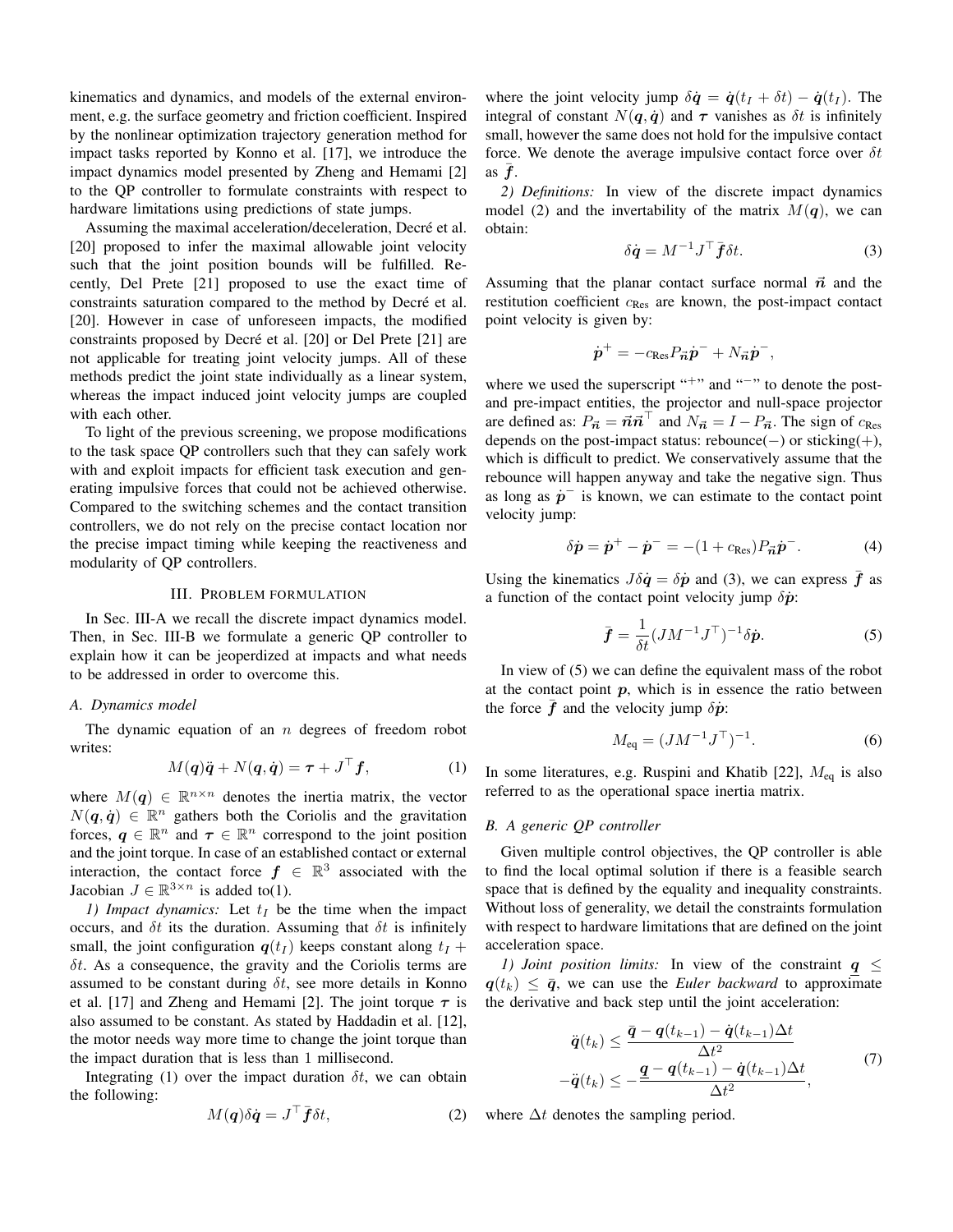2) *Joint velocity limit:* Applying the same procedure for the constraint:  $\dot{q} \leq \dot{q}(t_k) \leq \dot{\overline{q}}$ , we have the following two:

$$
\ddot{\boldsymbol{q}}(t_k) \leq \frac{\dot{\boldsymbol{q}} - \dot{\boldsymbol{q}}(t_{k-1})}{\Delta t}
$$
 and  $-\ddot{\boldsymbol{q}}(t_k) \leq -\frac{\dot{\boldsymbol{q}} - \dot{\boldsymbol{q}}(t_{k-1})}{\Delta t}$ . (8)

3) Joint torque limit: In view of the robot dynamics (1), the constraint takes the following form:

$$
M(q)\ddot{q} \leq \bar{\tau} + J^{\top}f - N(q, \dot{q})
$$
  
-M(q)\ddot{q} \leq -(\underline{\tau} + J^{\top}f - N(q, \dot{q}))' (9)

where we need to leave  $M(q)$  on the left side to avoid matrix inversion that would otherwise change the polytope on  $\ddot{q}$ .

4) QP formulation: In line with the state of the art QP controllers, e.g. the task space QP by Bouyarmane et al. [3], we simultaneously optimize multiple objectives by minimizing a weighted sum while fulfilling equality and inequality constraints:

$$
\min_{\ddot{q}} \quad \ddot{q}^{\top} Q \ddot{q} + \sum_{i \in I_o} w_i \|e_{f_i}\|^2
$$
\nst– Ioint position and velocity constraints:

s.t. Joint position and velocity constraints:  $(7-8)$ ,  $(10)$ Joint torque constraints: (9).

where for each task in the set  $I_0$  we expand the error norm as:

$$
\|\boldsymbol{e}_{f_i}\|^2=\ddot{\boldsymbol{q}}^\top Q_{f_i}\ddot{\boldsymbol{q}}+P_{f_i}\ddot{\boldsymbol{q}}.
$$

The joint velocities  $\dot{q}$  appear in (i) the joint position, (ii) velocity and (iii) motor torque constraints (7-9). The external force appears in the bounds of the polytope defined by  $M(q)\ddot{q}$ in (9). Due to the instant change of the joint velocities  $\delta \dot{q}$ (defined later in  $(22)$ ) and the impulsive force  $f$  defined by (5), the feasibility of constraints (7-9) are compromized as the current constraints formulations are not aware of  $\delta \dot{q}$  and  $\dot{f}$ .

If the constraints (7-9) were violated, we would not fulfil the hardware limits of a robot. In such cases, the optimality of the task execution is a none sense. Therefore the generic QP controller (10) needs to be aware of impacts when they are to occur intentionally or not.

# IV. IMPACT ROBUST QP CONTROLLER

Bearing in mind that the feasibility of the joint position, velocity and motor torque constraints are compromized by the impact induced state jumps, we re-write the kinematics (joint velocity and position) constraints and impulsive joint torque constraints in Sec. IV-A and Sec. IV-B respectively. In Sec. IV-C, we present the post-impact task-space force controller. In Sec. IV-D, we introduce the predicted joint velocity jumps  $\delta \dot{q}$  as an additional decision variables to formulate a new OP controller.

## A. Joint position and velocity constraints under state jumps

In order to analyze the kinematics constraints with respect to the future impacts, we need the *Euler forward* approximation

$$
\dot{\boldsymbol{q}}(t_k) = \frac{\boldsymbol{q}(t_{k+1}) - \boldsymbol{q}(t_k)}{\Delta t},\tag{11}
$$

which allows us to re-write the joint position constraint (7) and joint velocity constraint (8) as:

$$
\ddot{q}(t_k) \leq \frac{\bar{q} - q(t_{k+1}) + \dot{q}(t_{k+1})\Delta t}{\Delta t^2} \n-\ddot{q}(t_k) \leq \frac{q - q(t_{k+1}) + \dot{q}(t_{k+1})\Delta t}{\Delta t^2} \n-\ddot{q}(t_k) \leq \frac{\dot{\bar{q}} - \dot{q}(t_{k+1})}{\Delta t} \n\ddot{q}(t_k) \leq -\frac{\dot{q} - \dot{q}(t_{k+1})}{\Delta t}
$$
\n(12)

In a conservative view, suppose that the impact will happen at the next control step (i.e. when sending the current OP output to the robot). One needs to use the post-impact velocities  $\dot{q}^+(t_{k+1})$  to re-write the bounds of (12). Using (11) and the definition of the post-impact joint velocity, we can express  $\dot{q}^+(t_{k+1})$  as:

$$
\dot{\mathbf{q}}^{+}(t_{k+1}) = \dot{\mathbf{q}}^{-}(t_{k+1}) + \delta \dot{\mathbf{q}}(t_{k+1}) \n= \dot{\mathbf{q}}(t_{k}) + \ddot{\mathbf{q}}(t_{k})\Delta t + \delta \dot{\mathbf{q}}(t_{k+1}),
$$
\n(13)

and:

$$
\boldsymbol{q}^+(t_{k+1}) = \boldsymbol{q}(t_k) + \dot{\boldsymbol{q}}(t_k)\Delta t,\tag{14}
$$

where we use the fact that the pre- and post-impact joint positions are the same. Then we can use (13) and (14) to rewrite the right hand side of (12) such that the new constraints formulation explicitly depend on the joint velocity jumps  $\delta \dot{q}$ .

$$
\ddot{q}(t_k) \leq \frac{\bar{q} - q^+(t_{k+1}) + \dot{q}^+(t_{k+1})\Delta t}{\Delta t^2}
$$
\n
$$
= \frac{\bar{q} - q(t_k) + \ddot{q}(t_k)\Delta t^2 + \delta \dot{q}(t_{k+1})\Delta t}{\Delta t^2}
$$
\n
$$
-\ddot{q}(t_k) \leq -\frac{\underline{q} - q^+(t_{k+1}) + \dot{q}^+(t_{k+1})\Delta t}{\Delta t^2}
$$
\n
$$
= -\frac{\underline{q} - q(t_k) + \ddot{q}(t_k)\Delta t^2 + \delta \dot{q}(t_{k+1})\Delta t}{\Delta t^2}
$$
\n
$$
-\ddot{q}(t_k) \leq \frac{\ddot{q} - \dot{q}^+(t_{k+1})}{\Delta t}
$$
\n
$$
= \frac{\dot{\bar{q}} - \dot{q}(t_k) - \ddot{q}(t_k)\Delta t - \delta \dot{q}(t_{k+1})}{\Delta t}
$$
\n
$$
\ddot{q}(t_k) \leq -\frac{\dot{q} - \dot{q}^+(t_{k+1})}{\Delta t}
$$
\n(15)

$$
\frac{\mathbf{\dot{q}}^{(k)}}{4} = -\frac{\mathbf{\dot{q}} - \dot{\mathbf{q}}(t_k) - \ddot{\mathbf{q}}(t_k)\Delta t - \delta\dot{\mathbf{q}}(t_{k+1})}{\Delta t}
$$

Removing  $\ddot{q}(t_k)$  from both sides of (15), we can find a set of constraints that explicitly depends on  $\delta \dot{q}(t_{k+1})$  with a straightforward physical meaning in view of joint position and velocity bounds:

$$
-\delta \dot{q}(t_{k+1}) \leq \frac{\bar{q} - q(t_k)}{\Delta t}
$$
  

$$
\delta \dot{q}(t_{k+1}) \leq -\frac{\underline{q} - q(t_k)}{\Delta t},
$$
\n(16)

$$
\delta \dot{\boldsymbol{q}}(t_{k+1}) \leq \dot{\boldsymbol{q}} - \dot{\boldsymbol{q}}(t_k) \n-\delta \dot{\boldsymbol{q}}(t_{k+1}) \leq -(\dot{\boldsymbol{q}} - \dot{\boldsymbol{q}}(t_k))
$$
\n(17)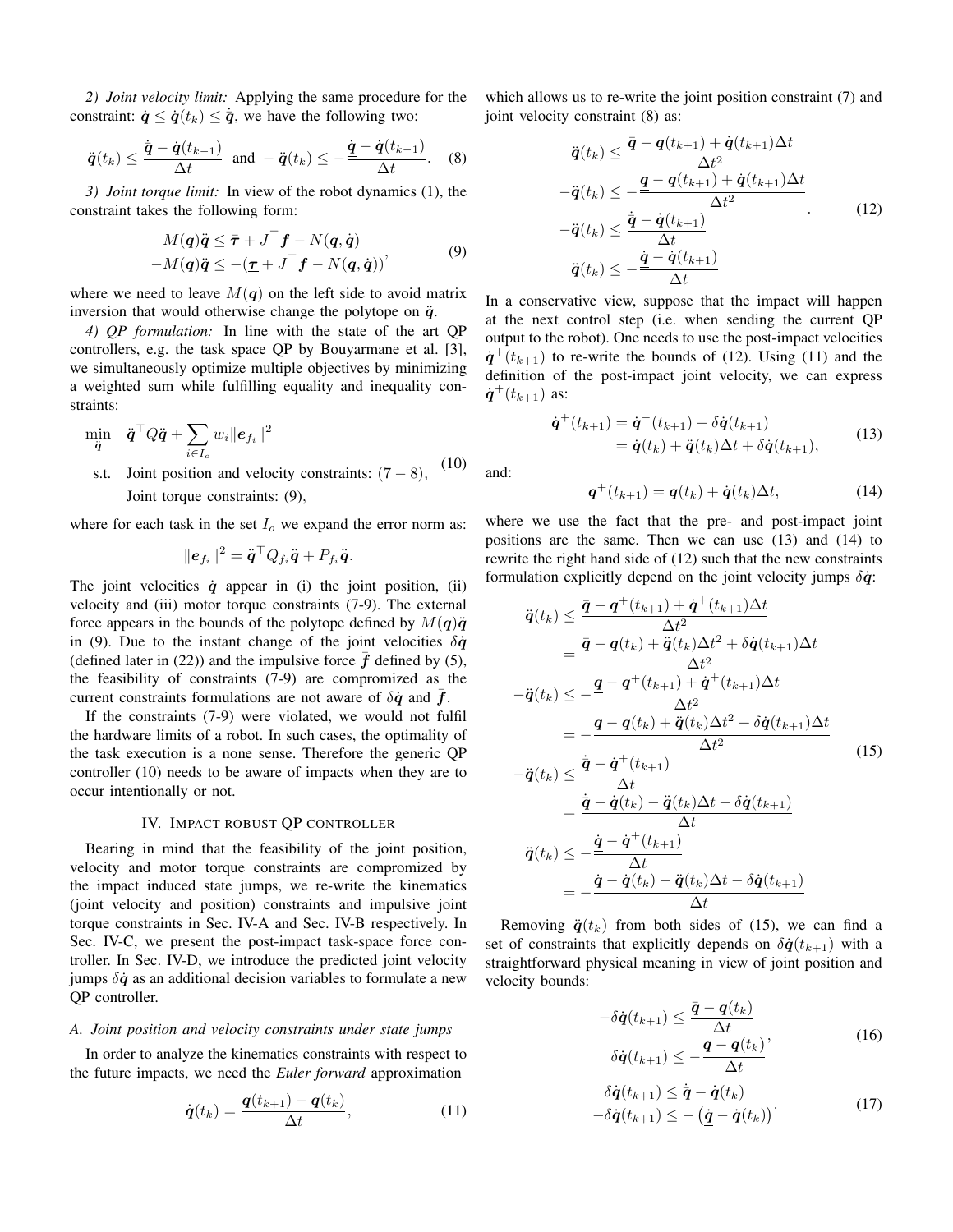In view of the reciprocal definition of  $(3)$ , we can obtain:

$$
\delta \boldsymbol{\tau} = J^{\top} \bar{\boldsymbol{f}} = \frac{M \delta \dot{\boldsymbol{q}}}{\delta t}
$$

Due to the appearance of  $\delta t$  in the denominator, disturbance of  $\delta \dot{q}$  lead to much bigger disturbance of the impulsive torque  $\delta \tau$ . Likewise we can find  $\Delta t$  in the denominator of the joint position constraint (16). Thus we come to an important observation of the constraint violation order:

$$
\delta \tau (20) \prec \dot{q} (17) \prec q (16) , \qquad (18)
$$

where the impulsive joint torque constraint  $(20)$  is to be introduced in Sec. IV-B.

# B. Impulsive joint torque constraints under state jumps

Using the statics relation  $\delta \tau = J^{\top} \bar{f}$  and the impulsive force  $\bar{f}$  defined by (5), we define the impulsive joint torque as:

$$
\delta \boldsymbol{\tau} = \frac{1}{\delta t} \underbrace{J^\top (J M^{-1} J^\top)^{-1}}_{J_M^\dagger} \delta \boldsymbol{\dot{p}}
$$

where we defined the weighted pseudo-inverse  $J_M^{\dagger}$ . Expanding  $\delta \dot{p}$  defined by (4), we can express  $\delta \tau$  as a function of the decision variable  $\ddot{q}$  of the original QP controller:

$$
\delta \boldsymbol{\tau} = \frac{1}{\delta t} J_M^{\dagger} \delta \dot{\boldsymbol{p}} \n= -\frac{c_{\text{Res}} + 1}{\delta t} J_M^{\dagger} P_{\vec{n}} \dot{\boldsymbol{p}}^{-} (t_{k+1}) \n= -\frac{c_{\text{Res}} + 1}{\delta t} J_M^{\dagger} P_{\vec{n}} J(\dot{\boldsymbol{q}}(t_k) + \ddot{\boldsymbol{q}}(t_k) \Delta t).
$$
\n(19)

In view of the impulsive torque bounds  $\delta \tau \leq \delta \tau \leq \delta \bar{\tau}$ , we can obtain the following constraint defined on the joint acceleration space:

$$
J_M^{\dagger} P_{\vec{n}} J \ddot{q}(t_k) \ge \frac{\delta \underline{\tau}}{c_{\text{Res}} + 1} - \frac{J_M^{\dagger} P_{\vec{n}} J \dot{q}(t_k)}{\delta t}
$$
  

$$
\frac{\delta \bar{\tau}}{c_{\text{Res}} + 1} - \frac{J_M^{\dagger} P_{\vec{n}} J \dot{q}(t_k)}{\delta t} \ge J_M^{\dagger} P_{\vec{n}} J \ddot{q}(t_k).
$$
 (20)

where we need to constrain  $J_M^{\dagger} P_{\vec{n}} J\ddot{q}(t_k)$  as a whole due to the same reason for  $(9)$ .

#### C. Contact transition

By fulfilling the modified joint position, velocity and impulsive torque constraints  $(16)$ ,  $(17)$  and  $(20)$ , the new QP controller allows the robot to apply safely the maximal admissible contact velocity. Upon the detection of an impact, the QP controller is enhanced with an admittance control task without specific modifications to stabilize the contact force; and eventually regulates the post-impact force to a desired value, see details in Bouyarmane et al. [3]. We do not need to limit the desired contact force  $f^*$  or clamp the contact velocities.

Moreover, the contact force is subscribed within the friction cone to avoid non-desired slippage. We can approximate the friction cone with a generation matrix  $K$  and predict the contact force by

$$
\boldsymbol{f}_{\mathrm{QP}} = K\boldsymbol{\lambda},
$$

where  $f_{\text{QP}} \in \mathbb{R}^3$ ,  $K \in \mathbb{R}^{3 \times N_c}$  and  $\lambda \in \mathbb{R}^{N_c}$  denotes the weight of the generation matrix K. Each column  $k_i$  of K corresponds to a generating vector of the friction cone, which is visualized in Fig. 2. Empirically we can choose  $N_c = 4$  for each contact point if the contact surfaces are accurately modeled. We use



Fig. 2: The left sub-figure shows that each supporting vector  $k_i = n - \mu d_i$ , where *n* and  $\mu$  denote the surface normal direction and the friction coefficient. There is a schematic view of the task space force control in the right sub-figure.

the weights  $\lambda$  as part of the decision variables. We associate the search space of  $\lambda$  and  $\ddot{q}$  through the modified torque limit constraint (9):

$$
M(q)\ddot{q} - J^{\top}K\lambda \le \bar{\tau} - N(q, \dot{q})
$$
  
-M(q)\ddot{q} + J^{\top}K\lambda \le -(\underline{\tau} - N(q, \dot{q})) (21)

Given the desired force  $f^*$ , we minimize the following error

$$
e_{\lambda}=f_{QP}-f^*=K\lambda-f^*,
$$

by adding  $||e_{\lambda}||^2$  to the QP objectives such that the QP controller can infer the optimal  $f_{OP}$  with respect to the robot dynamics, constraints and objectives. Then simultaneously we use  $f_{OP}$  as a set-point to define the error for an admittance task which regulates the contact point motion based on the following error:

$$
e_f=f-f_{\rm OP},
$$

where  $f$  denotes the measured force which is visualized in Fig. 2. At time step k, the QP controller infers the  $f_{OP}$  to be used at time step  $k+1$  for the admittance task. In this way, the admittance task would track the force  $f_{OP}$  which is compatible to the rest of the control objectives, e.g. contact maintenance, rather than  $f^*$ . Likewise the admittance task generates the set point  $(p^*, \dot{p}^*, \ddot{p}^*)$  for the motion tracking task which enables two separate set of stiffness parameters for force tracking and motion tracking separately.

# D. Robust QP controller formulation

We propose to introduce  $\delta \dot{q}(t_{k+1})$  as additional decision variables for a QP controller. In view of  $(3)$ ,  $(4)$  and  $(5)$ , we can predict  $\delta \dot{q}(t_{k+1})$  as:

$$
\delta \dot{\boldsymbol{q}}(t_{k+1}) = M^{-1} \underbrace{J^{\top} (J M^{-1} J^{\top})^{-1}}_{J_M^{\dagger}} \delta \dot{\boldsymbol{p}}(t_{k+1})
$$
\n
$$
= - (\bar{c}_{\text{Res}} + 1) M^{-1} J_M^{\dagger} P_{\vec{n}} J \dot{\boldsymbol{q}}^{-}(t_{k+1})
$$
\n
$$
= - (\bar{c}_{\text{Res}} + 1) M^{-1} J_M^{\dagger} P_{\vec{n}} J(\dot{\boldsymbol{q}}(t_k) + \ddot{\boldsymbol{q}}(t_k) \Delta t),
$$
\n(22)

where we apply the upper bound of  $c_{\text{Res}} \in [\underline{c}_{\text{Res}}, \overline{c}_{\text{Res}}].$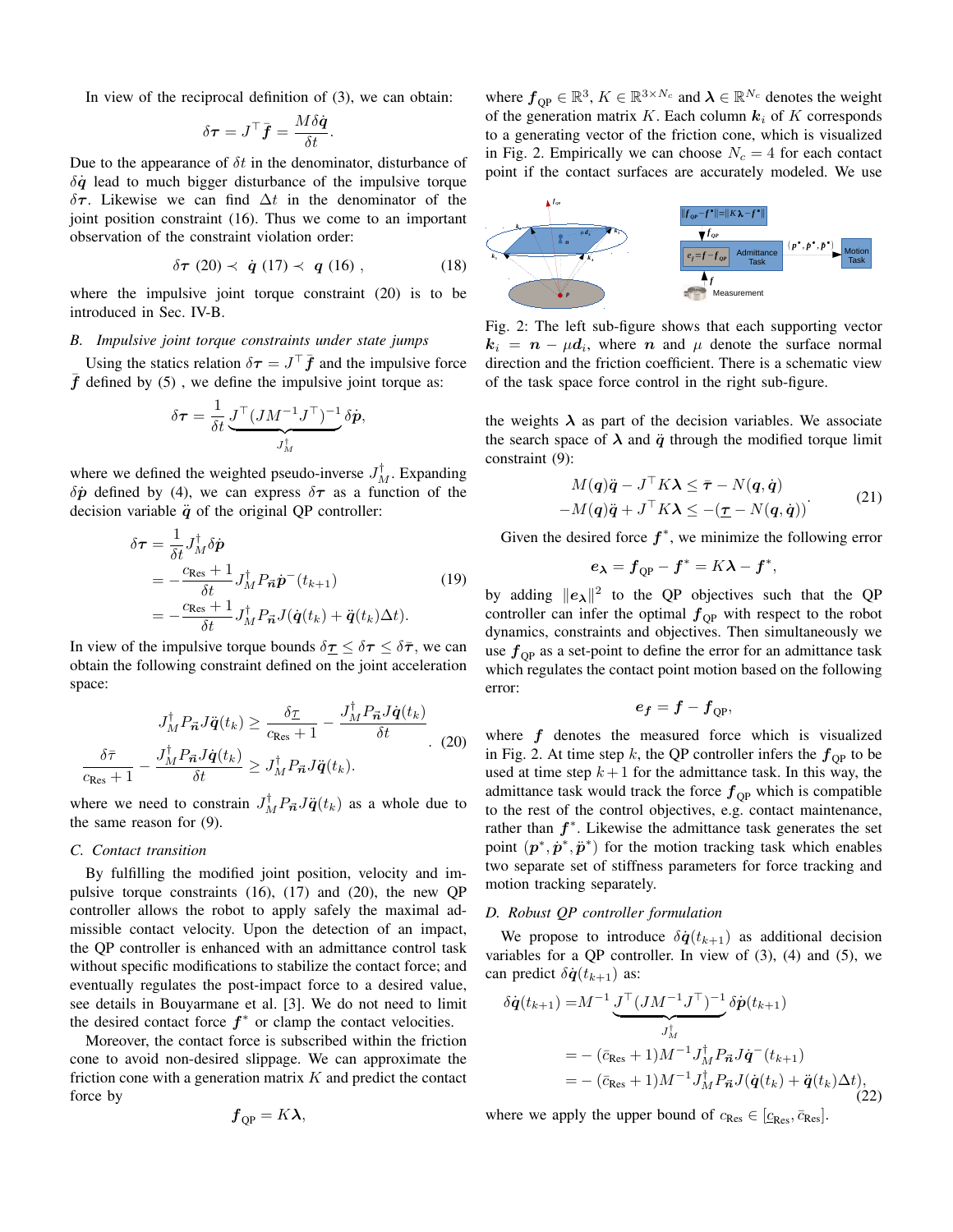Using (21) and (22), we can relate  $\lambda$  and  $\delta \dot{q}$  to  $\ddot{q}$  respectively. Using the decision variables:

$$
\boldsymbol{x} = [\ddot{\boldsymbol{q}}(t_k), \ \delta\dot{\boldsymbol{q}}(t_{k+1}) \ , \boldsymbol{\lambda}(t_k)]^\top
$$

we can conclude the following impact-robust QP controller:

$$
\min_{\bm{x}} \quad \bm{x}^\top Q \bm{x} + \sum_{i \in I_o} w_i \| \bm{e}_{f_i} \|^2
$$

s.t. Joint position and velocity constraints:  $(7-8)$ , Contact force within the friction cone:  $\lambda > 0$ , Joint velocity jump prediction  $\delta \dot{q}(t_{k+1})$ : (22), (23) Joint limits on  $\delta \dot{q}(t_{k+1})$ : (16 – 17), Impulsive torque constraints: $(20)$ ,

Joint torque constraints: (21),

where the gray high-lighted parts are added compared to the original QP controller  $(10)$ . The combination of  $(20)$  and  $(21)$ allows us to bound the torque and the impulsive torque.

In practice it is difficult to detect the exact moment  $t_I$ when the impact happens. The OP controller  $(23)$  optimizes the robot configurations such that the modified constraints (16-17) and (20) are always fulfilled, shall an impact happens or not.

Despite that the proposed QP controller enables dynamic contact transition at a contact velocity significantly higher than the motion generated by an impedance or admittance controllers, the modified constraints set would restrict the robot motion as if the impact was about to happen in the next step. Therefore if there does not exist a planned contact or absolutely zero possibility of an impact, we can use the original QP controller (10). In order to make the motion less conservative, we can remove these additional constraints when we are confident enough to be far from any contact.

## V. IMPACT EXPLOITATION

Exploiting impacts enables higher robot performances for a large variety of explosive tasks. One can maximize the contact velocity  $v_n$  along the desired direction by adding  $-v_{v_n}$  to the objective of (23), where  $\mathbf{v}_n$  denotes the magnitude of  $\mathbf{v}_n$ :

$$
v_{\boldsymbol{v}_n} = \frac{1}{2} \boldsymbol{v}_n^\top \boldsymbol{v}_n.
$$

When we are in need of impulsive forces, we can maximize the momentum:  $P = \int_0^{\delta t} f dt$ , or simply as  $P = \bar{f} \delta t$  using the average force  $\bar{f}$  defined by (5). Maximizing the the average impulsive force is equivalent to maximizing the momentum  $P$ . Using the definition of the equivalent mass  $(6)$ , we define the equivalent momentum along the contact surface normal as:

$$
P = M_{\rm eq} \boldsymbol{v}_n = (J_{\boldsymbol{v}_n} M^{-1} J_{\boldsymbol{v}_n}^\top)^{-1} J_{\boldsymbol{v}_n} \dot{\boldsymbol{q}}
$$

We can measure the magnitude of  $P$  with the quadratic term

$$
f_P = \frac{1}{2} P^\top P
$$

whose gradient is available through straightforward differentiation:

$$
\dot{f}_P = P^\top \dot{P} = \mathbf{v}_n^\top M_{\text{eq}}^\top (\dot{M}_{\text{eq}} \mathbf{v}_n + M_{\text{eq}} \ddot{\mathbf{v}}_n)
$$
  
\n
$$
= \mathbf{v}_n^\top M_{\text{eq}}^\top (\dot{M}_{\text{eq}} J_{\mathbf{v}_n} \dot{\mathbf{q}} + M_{\text{eq}} (\dot{J}_{\mathbf{v}_n} \dot{\mathbf{q}} + J_{\mathbf{v}_n} \ddot{\mathbf{q}}))
$$
  
\n
$$
= \underbrace{\mathbf{v}_n^\top M_{\text{eq}}^\top M_{\text{eq}} J_{\mathbf{v}_n} \ddot{\mathbf{q}} + \underbrace{\mathbf{v}_n^\top M_{\text{eq}}^\top (\dot{M}_{\text{eq}} J_{\mathbf{v}_n} + M_{\text{eq}} \dot{J}_{\mathbf{v}_n}) \dot{\mathbf{q}}}_{C_P}.
$$
\n(24)

Note that the constant  $C_P$  is independent of the optimization variables. Therefore we only need to add  $-f_P$  to the objective of the QP controller (23) without explicitly expanding  $C_P$ .

## VI. SIMULATION

We use simulations powered by the  $DART<sup>1</sup>$  physics engine to validate the proposed QP controller (23). DART simulates impulse with the numerical implementation proposed by Stewart and Trinkle [23] except for the circumscribed friction cone.

Due to space limitation, we present the results of contacts with a coefficient of restitution equals to 0.8 and a friction coefficient equals to 0.7, despite the proposed QP is able to work with different combinations. All the simulation code are written in Python and publicly available<sup>2</sup>. The interested readers are welcome to reproduce the results or modify the proposed QP controller.

In order to analyze the QP controller's constraints violation in a tractable way, and regardless of the complexity of the robot kinematics and dynamics, we choose a 6 degrees of freedom KR5 robot shown in Fig. 1. The QP controller generates joint acceleration commands at 200 Hz using close-loop feedback including joint configurations and forces. The impact duration  $\delta t$  is set to 0.005 s.

We compare the original QP controller  $(10)$  and our proposed impact-aware QP controller (23) with the same task: crashing a wall without knowing its exact location (and hence, the time of contact). The contact surfaces of both the palm and the wall are planar.

The results presented in Sec. VI-A, validate that despite the lack of knowledge by our QP controller on the impact, the modified constraints always meet the hardware limits. The figures from Sec. VI-B prove that we can stabilize the impact while regulating the post-impact contact force to a desired value. The simulation results presented in Sec. VI-C reveal that if we need impulsive forces beyond the limit inferred from the statics relation, we can maximize the impulsive force with task (24).

## A. Feasibility comparison

In order to compare the original QP controller (10) and our proposed QP controller (23), we generate energetic impacts by maximizing the robot contact velocity to collide with a wall. The normal direction of the wall is known to the robot, i.e. the contact surface, but not the exact location of the wall. Determining the exact time of impact is far from being an easy

<sup>&</sup>lt;sup>1</sup>https://dartsim.github.io/

<sup>&</sup>lt;sup>2</sup>https://github.com/wyqsnddd/pyQpController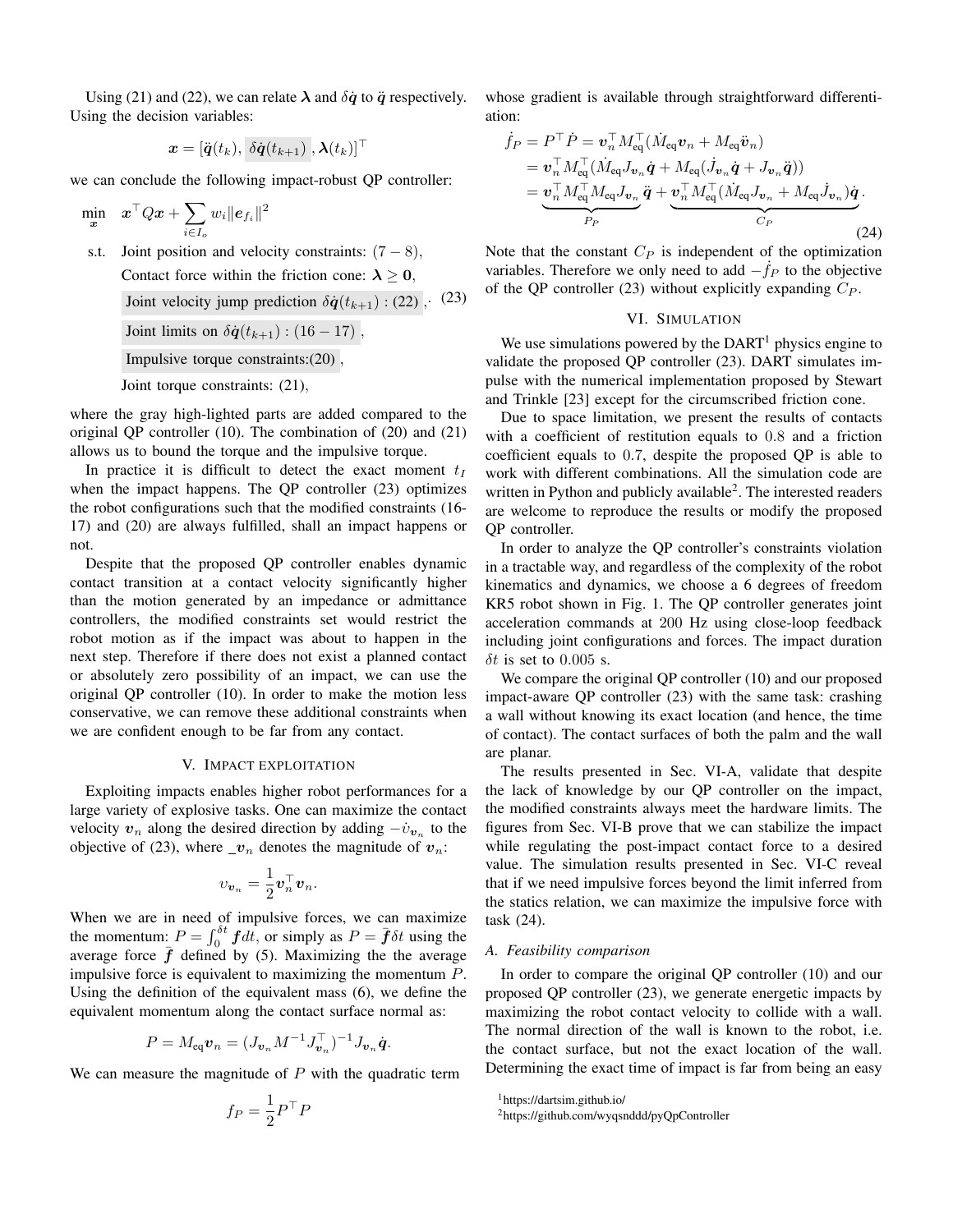task in practice. Thus we consider that the time of impact is not known to the robot.

On top of different constraint specifications, both of the QP controllers have the same set of tasks: a (3DoF) orientation task that fixes the orientation of the terminal point to fit the wall's surface normal, a (2DoF) translation task that constrains the robot end-effector to slide on a planar surface and a (1DoF) velocity task that maximizes the velocity along the normal direction of the contact surface.



Fig. 3: Contact velocity generated by the original QP controller (10). The impact moments are highlighted with light red color.

Starting from the original (i.e. generic) QP controller (10), we can observe four impacts in Fig. 3 from the jumps of endeffector velocities. Due to the high contact velocities, each of them produces a rebounce. In Fig. 4, the joint torques (solid lines) violate the impulsive torque limits at each impact. However in all of these impact events, we can use the conservative predictions of the impulsive torques (dashed lines) to predict the constraints violation. Due to the constraints violation order (18), the impulsive torque constraints (20) would be violated prior to the violation of  $(16-17)$ . Therefore we skip the figures for the modified joint velocity and position constraints (16-17) as the QP controller is already not feasible.

We apply the same colliding task with our proposed QP controller (23) and plot the contact velocities in Fig. 5. Thanks to the modified constraints the proposed QP controller computes the maximal feasible contact velocity 0.155 m/s.

We can find the corresponding joint torques in Fig. 6, where the impulsive torques are within the pre-defined bounds. At the same time, the QP solver exploited the hardware potential as we can tell that the prediction of  $\delta\tau_3$  is sliding along the lower bound during the task execution between  $[0, 0.81]$  s. However there is indeed a gap between the predicted impulsive torque and its prediction in Fig. 6 due to the conservative computation.

#### **B.** Impact Stabilization

From Fig. 7 we can tell that the proposed QP controller established a contact with contact velocity  $v_n = 0.156$  m/s and regulated the post-impact impulsive force to the desired contact force  $f^* = 57$  N using simulated force feedback.

Compared to Sec. VI-A, the QP controller replaced the maximal contact velocity task with the admittance control task upon the detection of an impact. However the impact timing is



Fig. 4: The impulsive torque bounds are violated due to impacts. However we can predict the violation with the predictions that are plotted in dashed lines.



Fig. 5: Contact velocity generated by our proposed QP controller  $(23)$ . Compared to Fig. 3, the controller  $(23)$  uses the same parameters for all the tasks and constraints. However the QP solver slows down the contact velocity based on the admissibility constraints (20).

not important thanks to the fact that the feasibility is always guaranteed by the modified joint constraints. For instance, during the simulation corresponding to Fig. 5, the QP controller was not aware of the impact during the entire process. We can tell that the joint torques shown in Fig. 6 increased until the maximal joint torque (25 Nm) after the impact. Indeed, the robot is trying to reach the desired end-effector velocity while actually sticking on a fixed wall.

# C. Maximal Impulsive Force

In the vicinity of the contact surface, an admittance or impedance control law generates motions with near-zero contact velocity. The proposed QP controller on the other hand is able to generate motions that maximize the impulsive force via task (24). In Fig. 8, the impulsive force  $\bar{f}$  reached 599.04 N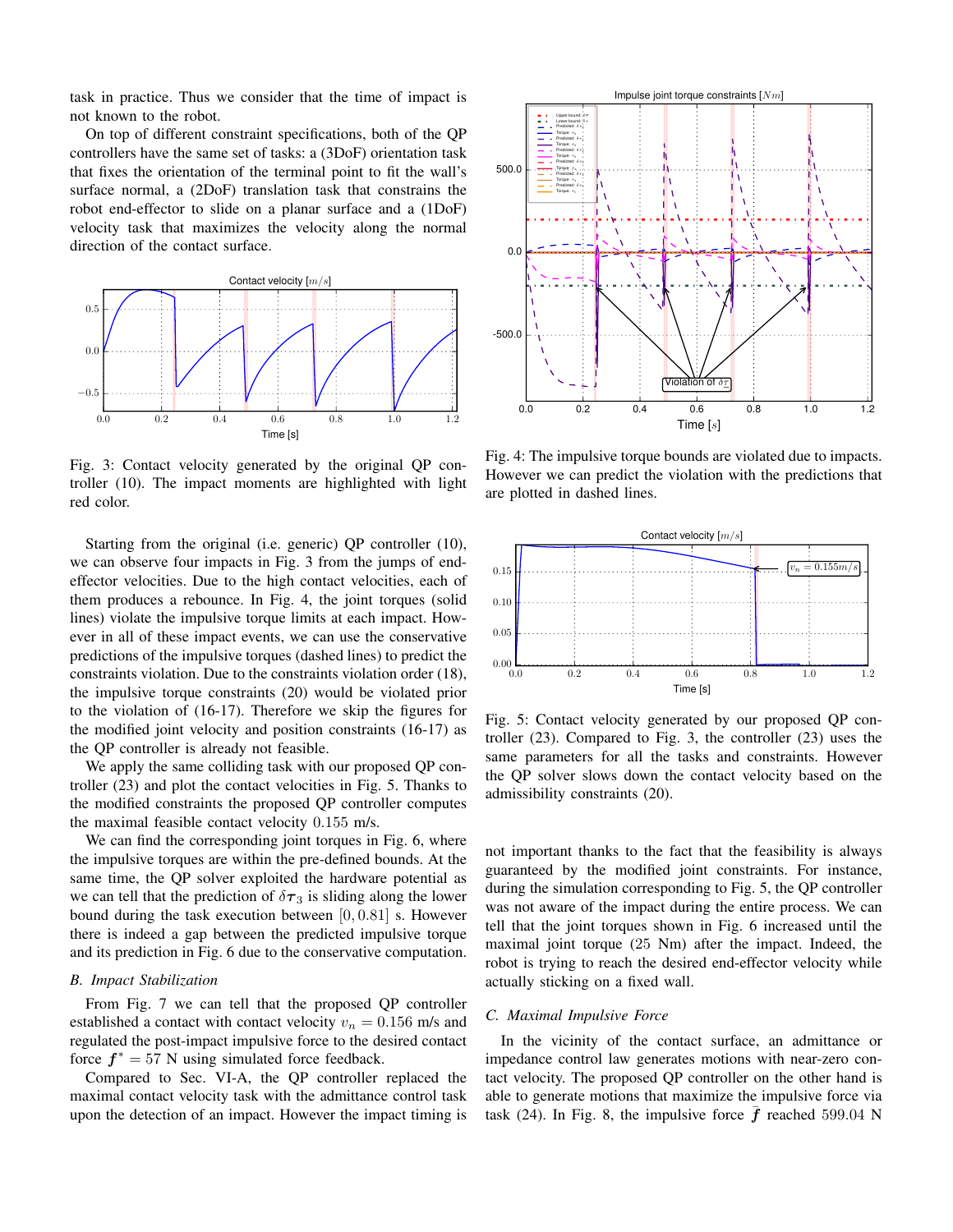

Fig. 6: The impulsive torque bounds are fulfilled while our proposed QP controller (23) is using the maximal feasible contact velocity as the predicted impulsive torque  $\delta\tau_3$  slides along the lower bound  $\tau_3$ .



Fig. 7: The contact force  $f$  (green line) is stabilized to the desired value  $f^* = 57$  N (blue line). After the contact, the red line indicates that the QP controller assigned  $f_{\text{QP}} = f^*$  for the admittance task depending on feasibilities of the constraints and the optimality of each of the other tasks.

which is not achievable by the control law based on statics.

#### VII. CONCLUSION

For a large variety of explosive tasks such as fast grasping. catching, pushing vividly, hitting strongly... the robots must be designed to not fear impact. In order to make possible a robot to generate task-purpose impacts, we need first to design a robust hardware that allows high energy transfer, but this is not sufficient. Indeed, we show that task-space closed-loop controller that write as quadratic programs to embed both tasks



Fig. 8: The QP controller achieved 599.04 N impulsive force  $\bar{f}$  via task (24). The post-impact admittance force control presented in Sec. IV-C is not applied since  $f_{OP}$  determined by the QP solver is zero during the entire process.

objectives and constraints, will fail when subsequent jumps occur in the robot state (namely joint velocities and torques). It is easy to incorporate admissible impact ranges from the hardware into the QP controllers. Yet, this is not sufficient. We propose to enhance them with a formulation that allow the QP control framework as they write nowadays to deal in a stable and robust way to jumps in the state inherent to impacts.

Rather than slowing down to near-zero contact velocity or tracking pre-defined joint space trajectories, our proposed OP formulation is able to find the maximal feasible contact velocity based on predictions of the state jumps in joint velocities and torques using the discrete impact dynamics model without any reset map and by keeping closed feedback loop. The idea is to incorporate possible changes in the states jumps as decision variable and modulate the speed at a the worst case assuming the contact to occur in the next iteration. Although conservative by nature, this impact-aware QP control proved to be simple to implement. Through a series of simulations we assessed that it indeed enables impact stabilization and is able to maximize the impulsive force that would not be achieved otherwise. To the best of our knowledge, this is the first unified task-space QP controller that generates kinematic, dynamic and impact tasks.

As future work, we intent to achieve real experiments. The first problem we face is the unavailability of the admissible impact range data for all the robots we have in hands. This already shows that almost all robots were not designed for such a perspective.

## **ACKNOWLEDGMENTS**

The first author is partially supported by the National Natural Science Foundation of China (U1613216) and Shenzhen Fundamental Research Grant (JCYJ20180508162406177) through the Chinese Univ. of Hong-Kong, Shenzhen. He gratefully acknowledge the support.